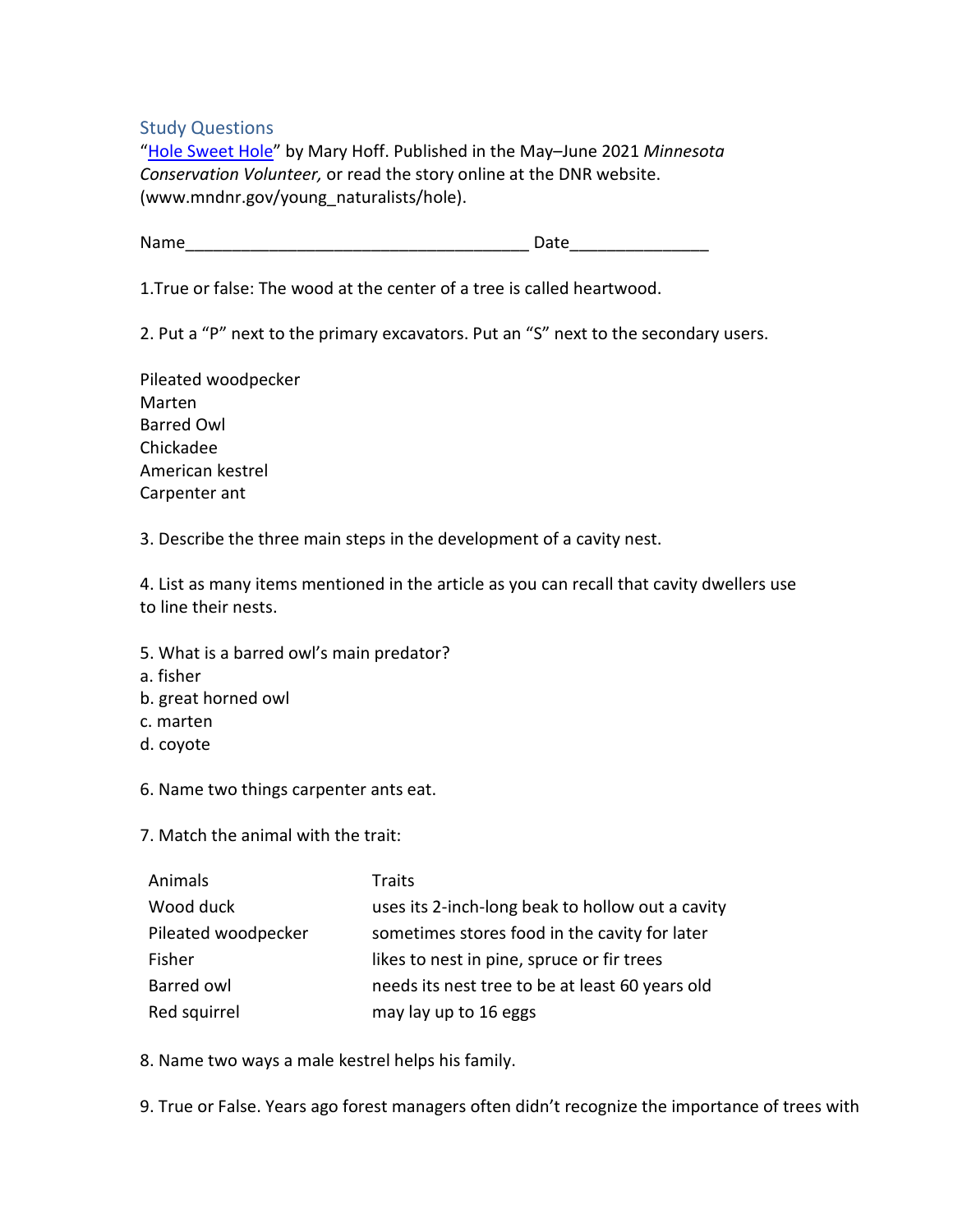broken branches and rotten insides as part of a healthy habitat.

10. Red squirrels sometimes line their cavity nests with cedar bark. In addition to serving as insulation, what other advantage does the cedar bark provide?

- 11. Which describes the relationship between kestrels and squirrels?
- a. Kestrels create the cavities for nesting squirrels.
- b. Kestrels are predators to newborn squirrels.
- c. Squirrels disrupt nesting kestrels by taking over their nesting cavities.
- d. Kestrels may kick out a nesting squirrel and claim the cavity as their own.

Challenge: You notice a wood duck has used the artificial nesting box you made to lay her eggs! You count 12 eggs in the nest. About how many baby ducklings might you expect to live into the summer months?

## **Minnesota Comprehensive Assessments Practice Items**

["Hole Sweet Hole"](http://www.mndnr.gov/young_naturalists/hole) by Mary Hoff. Published in the May–June 2021 *Minnesota Conservation Volunteer.* See the story on the website: www.mndnr.gov/young\_naturalists/hole.

1. Why might an animal prefer a cavity nest to a nest out in the open?

- 2. True or false: Most old trees have cavities.
- 3. What are two ways cedar bark might help red squirrels?

## 4. Which of the species featured in the story has the most offspring? **Vocabulary**

"Hole Sweet Hole" by Mary Hoff. Published in the May–June 2021 *Minnesota Conservation Volunteer,* or visit www.mndnr.gov/young\_naturalists/hole.

arboreal – related to trees incubates – sits on eggs to warm them insulation – something that separates one thing from another parasites – living things that live on, in, or with other living things and use their resources premier – top, first pterodactyl – a flying dinosaur-like animal rodents – animals like mice, rats, and rabbits

An **arboreal** animal does things that are an animal that does things **related to trees** is known as

When a duck **incubates eggs**, it